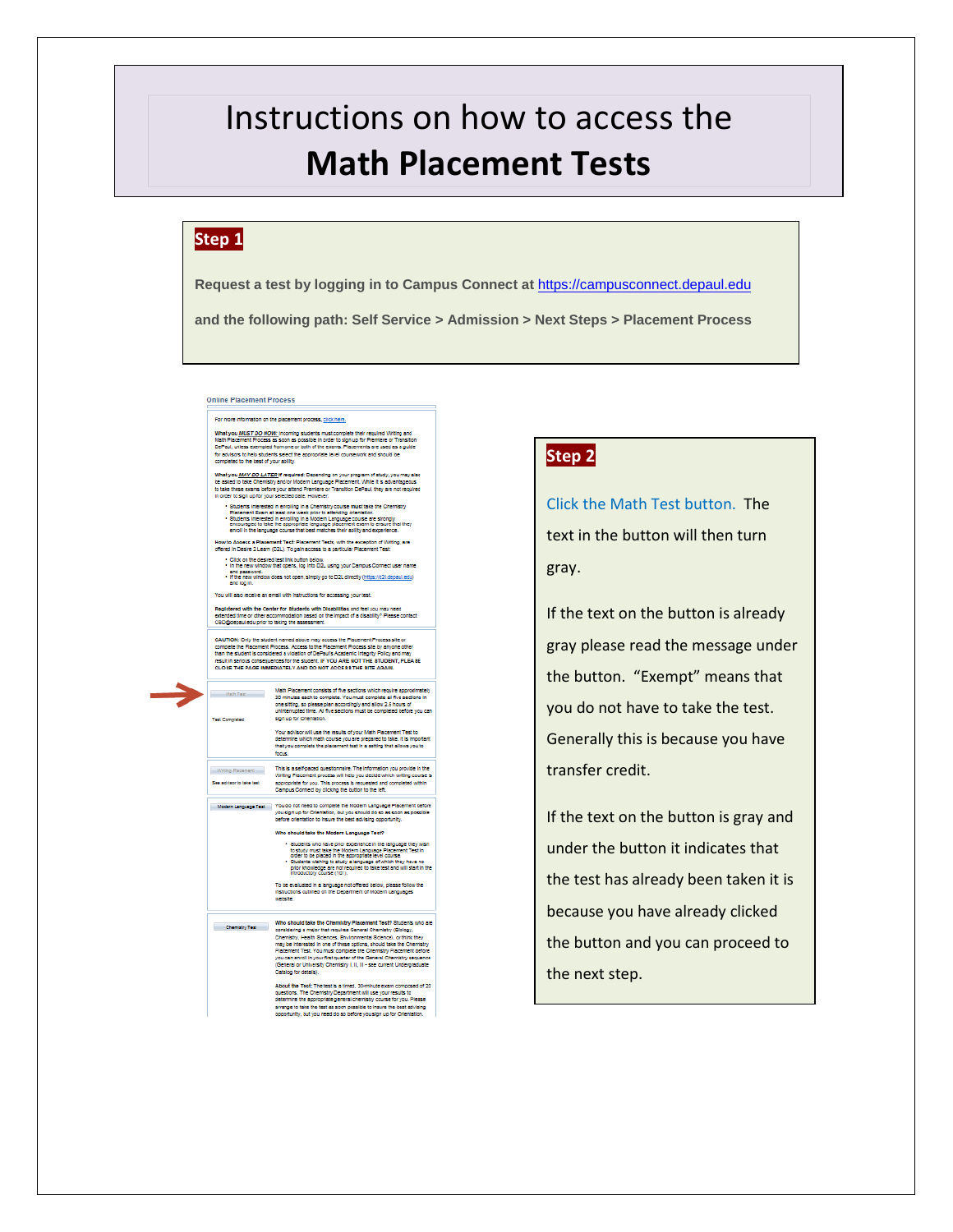| DEPAUL<br>UNIVERSITY                                                                                 | Campus Connect Authentication<br>Please enter your Campus Connect User D and Fassword<br>User ID:<br>Password:<br>Login<br>Recover Password |
|------------------------------------------------------------------------------------------------------|---------------------------------------------------------------------------------------------------------------------------------------------|
| @ 2001-2014 BePaul University   Disdaimer   Contact<br>1 F. Jadson, Chinago, IL 60604 ( 312-362-8000 |                                                                                                                                             |



 $\overline{\psi} \mid \overline{\underline{B}} \mid \overline{\ast \rho}$ 

 $\boxed{?}$  5 Quizzes Not Attempt Calendar | ⊽

sday, January 15, 2014 **Upcoming events** There are no events to display.

Ny Home > MATH PLACEMENT TEST +

# **Step 3**

The tests are taken within D2L and it will open in a new window. Sign on using your Campus Connect ID and password. If the window does not open, go to [https://d2l.depaul.edu](https://d2l.depaul.edu/)

# **Step 4**

Click the Math Placement Test Link.

### **Step 5**

Click on Quizzes Link.

| My Home ><br>MATH PLACEMENT TEST * | $\frac{1}{2}$   $\frac{1}{2}$   $\frac{1}{2}$<br>$\sqrt{2}$ |  |
|------------------------------------|-------------------------------------------------------------|--|
|                                    | <b>Course Home</b><br><b>Quizzes</b>                        |  |
| Quiz List                          | O Help                                                      |  |
| <b>Current Quizzes</b>             | Attempts                                                    |  |
| Basic Algebra<br>always            | 0/1                                                         |  |
| Introductory Algebra +<br>always   | 0/1                                                         |  |
| Intermediate Algebra »<br>always   | 0/1                                                         |  |
| Precalculus v<br>always            | 0/1                                                         |  |
| Trigonometry $\sqrt{*}$<br>always  | 0/1                                                         |  |

## **Step 6**

First complete the 15 required Pretest questions.

Then click on the Basic Algebra quiz which is the first section of the math assessment.

You will take one quiz at a time.